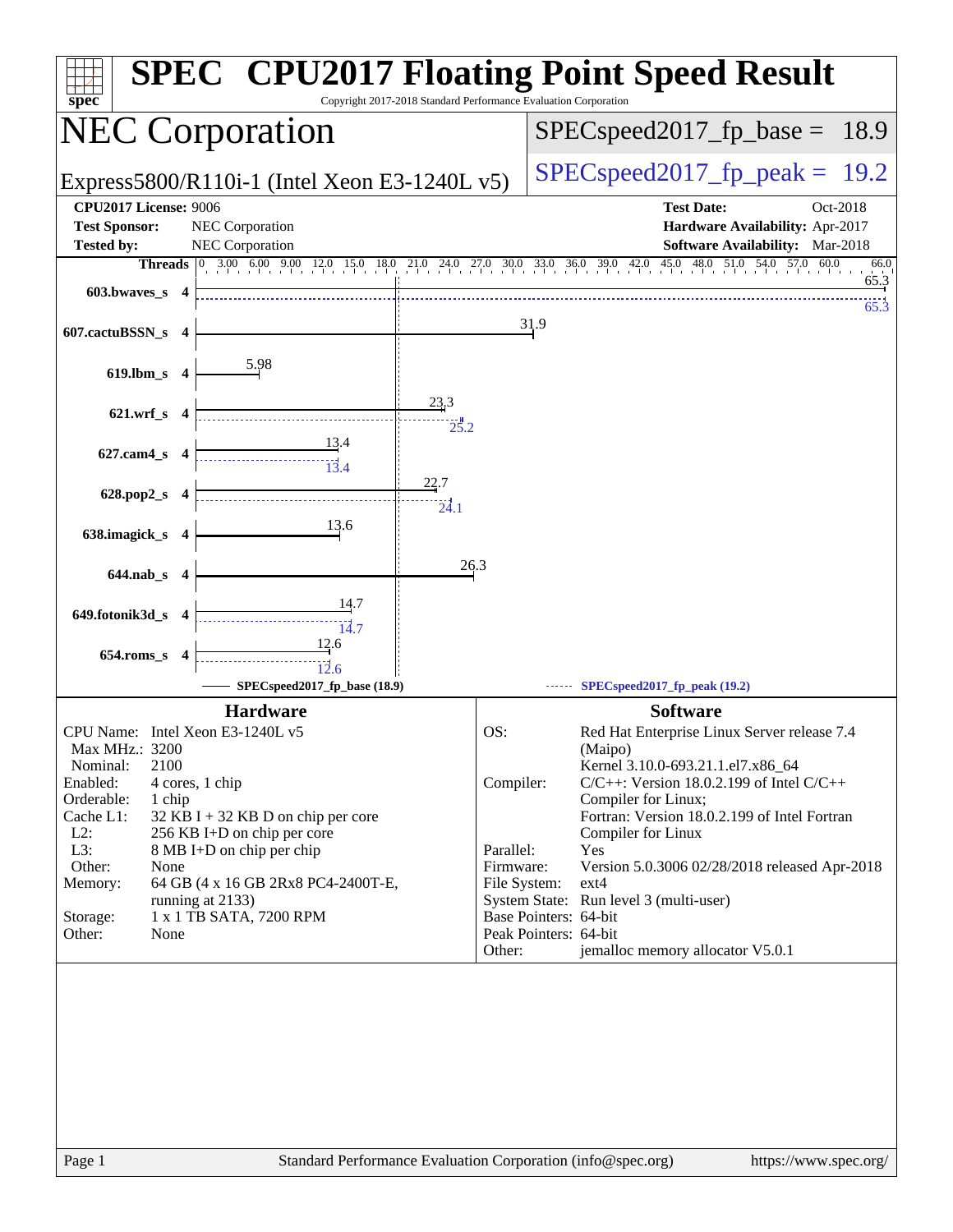

### **[Operating System Notes](http://www.spec.org/auto/cpu2017/Docs/result-fields.html#OperatingSystemNotes)**

Results appear in the [order in which they were run.](http://www.spec.org/auto/cpu2017/Docs/result-fields.html#RunOrder) Bold underlined text [indicates a median measurement](http://www.spec.org/auto/cpu2017/Docs/result-fields.html#Median).

[644.nab\\_s](http://www.spec.org/auto/cpu2017/Docs/benchmarks/644.nab_s.html) 4 665 26.3 665 26.3 **[665](http://www.spec.org/auto/cpu2017/Docs/result-fields.html#Median) [26.3](http://www.spec.org/auto/cpu2017/Docs/result-fields.html#Median)** 4 665 26.3 665 26.3 **[665](http://www.spec.org/auto/cpu2017/Docs/result-fields.html#Median) [26.3](http://www.spec.org/auto/cpu2017/Docs/result-fields.html#Median)** [649.fotonik3d\\_s](http://www.spec.org/auto/cpu2017/Docs/benchmarks/649.fotonik3d_s.html) 4 **[620](http://www.spec.org/auto/cpu2017/Docs/result-fields.html#Median) [14.7](http://www.spec.org/auto/cpu2017/Docs/result-fields.html#Median)** 620 14.7 621 14.7 4 621 14.7 **[621](http://www.spec.org/auto/cpu2017/Docs/result-fields.html#Median) [14.7](http://www.spec.org/auto/cpu2017/Docs/result-fields.html#Median)** 622 14.7 [654.roms\\_s](http://www.spec.org/auto/cpu2017/Docs/benchmarks/654.roms_s.html) 4 1248 12.6 **[1248](http://www.spec.org/auto/cpu2017/Docs/result-fields.html#Median) [12.6](http://www.spec.org/auto/cpu2017/Docs/result-fields.html#Median)** 1247 12.6 4 1243 12.7 **[1246](http://www.spec.org/auto/cpu2017/Docs/result-fields.html#Median) [12.6](http://www.spec.org/auto/cpu2017/Docs/result-fields.html#Median)** 1246 12.6

Stack size set to unlimited using "ulimit -s unlimited"

**[SPECspeed2017\\_fp\\_base =](http://www.spec.org/auto/cpu2017/Docs/result-fields.html#SPECspeed2017fpbase) 18.9 [SPECspeed2017\\_fp\\_peak =](http://www.spec.org/auto/cpu2017/Docs/result-fields.html#SPECspeed2017fppeak) 19.2**

### **[General Notes](http://www.spec.org/auto/cpu2017/Docs/result-fields.html#GeneralNotes)**

Environment variables set by runcpu before the start of the run: KMP\_AFFINITY = "granularity=fine,compact" LD\_LIBRARY\_PATH = "/home/cpu2017/lib/ia32:/home/cpu2017/lib/intel64:/home/cpu2017/je5.0.1-32:/home/cpu2017/je5.0.1-64" OMP\_STACKSIZE = "192M"

 Binaries compiled on a system with 1x Intel Core i7-6700K CPU + 32GB RAM memory using Redhat Enterprise Linux 7.5 Transparent Huge Pages enabled by default Prior to runcpu invocation Filesystem page cache synced and cleared with: sync; echo 3 > /proc/sys/vm/drop\_caches

 Yes: The test sponsor attests, as of date of publication, that CVE-2017-5754 (Meltdown) is mitigated in the system as tested and documented. Yes: The test sponsor attests, as of date of publication, that CVE-2017-5753 (Spectre variant 1) is mitigated in the system as tested and documented. Yes: The test sponsor attests, as of date of publication, that CVE-2017-5715 (Spectre variant 2) is mitigated in the system as tested and documented.

 jemalloc, a general purpose malloc implementation built with the RedHat Enterprise 7.5, and the system compiler gcc 4.8.5 sources available from jemalloc.net or <https://github.com/jemalloc/jemalloc/releases>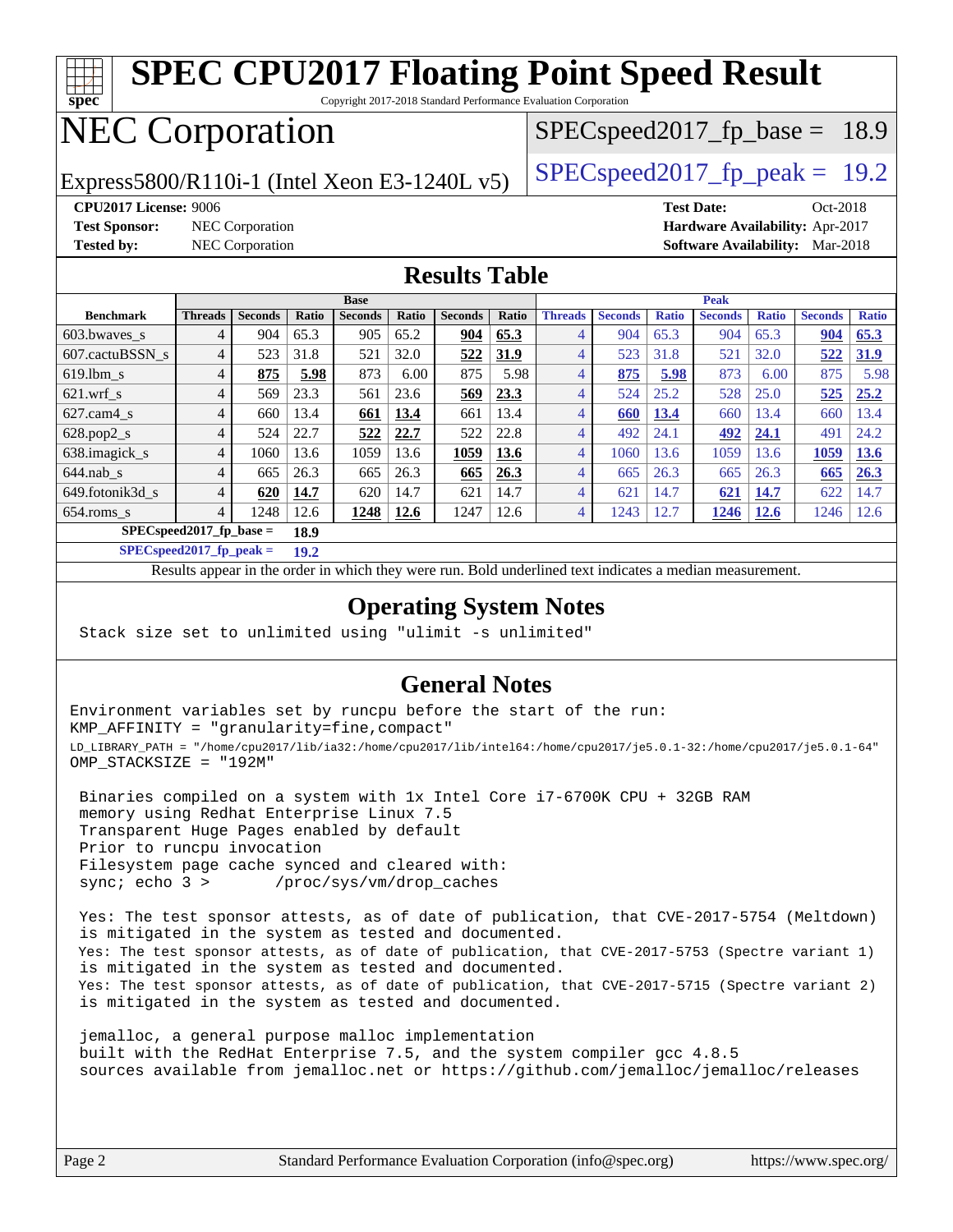| $spec*$                                                                                                                                                                                                                                                                                                                                                                                                                                           | Copyright 2017-2018 Standard Performance Evaluation Corporation                                                                                                                                                                      | <b>SPEC CPU2017 Floating Point Speed Result</b>                                                                                                             |  |  |  |
|---------------------------------------------------------------------------------------------------------------------------------------------------------------------------------------------------------------------------------------------------------------------------------------------------------------------------------------------------------------------------------------------------------------------------------------------------|--------------------------------------------------------------------------------------------------------------------------------------------------------------------------------------------------------------------------------------|-------------------------------------------------------------------------------------------------------------------------------------------------------------|--|--|--|
| <b>NEC Corporation</b>                                                                                                                                                                                                                                                                                                                                                                                                                            |                                                                                                                                                                                                                                      | $SPEC speed2017_f p\_base = 18.9$                                                                                                                           |  |  |  |
| Express5800/R110i-1 (Intel Xeon E3-1240L $v5$ )                                                                                                                                                                                                                                                                                                                                                                                                   |                                                                                                                                                                                                                                      | $SPEC speed2017fp peak = 19.2$                                                                                                                              |  |  |  |
| <b>CPU2017 License: 9006</b><br><b>Test Sponsor:</b><br>NEC Corporation<br><b>Tested by:</b><br>NEC Corporation                                                                                                                                                                                                                                                                                                                                   |                                                                                                                                                                                                                                      | <b>Test Date:</b><br>Oct-2018<br>Hardware Availability: Apr-2017<br><b>Software Availability:</b> Mar-2018                                                  |  |  |  |
| <b>Platform Notes</b>                                                                                                                                                                                                                                                                                                                                                                                                                             |                                                                                                                                                                                                                                      |                                                                                                                                                             |  |  |  |
| BIOS Settings:<br>Power Management Policy: Custom<br>Energy Performance: Performance<br>Hyper-Threading: Disabled<br>Sysinfo program /home/cpu2017/bin/sysinfo<br>Rev: r5974 of 2018-05-19 9bcde8f2999c33d61f64985e45859ea9<br>running on r110i1 Sun Oct 28 03:22:42 2018<br>SUT (System Under Test) info as seen by some common utilities.<br>For more information on this section, see<br>https://www.spec.org/cpu2017/Docs/config.html#sysinfo |                                                                                                                                                                                                                                      |                                                                                                                                                             |  |  |  |
| From /proc/cpuinfo<br>model name : Intel(R) Xeon(R) CPU E3-1240L v5 @ 2.10GHz<br>"physical id"s (chips)<br>ı.<br>4 "processors"<br>cpu cores : 4<br>siblings : 4<br>physical 0: cores 0 1 2 3                                                                                                                                                                                                                                                     |                                                                                                                                                                                                                                      | cores, siblings (Caution: counting these is hw and system dependent. The following<br>excerpts from /proc/cpuinfo might not be reliable. Use with caution.) |  |  |  |
| From lscpu:<br>Architecture:<br>$CPU$ op-mode( $s$ ):<br>Byte Order:<br>CPU(s):<br>On-line CPU(s) list:<br>Thread(s) per core:<br>Core(s) per socket:<br>Socket(s):<br>NUMA $node(s)$ :<br>Vendor ID:<br>CPU family:<br>Model:<br>Model name:<br>Stepping:<br>CPU MHz:<br>CPU max MHz:<br>CPU min MHz:<br>BogoMIPS:<br>Virtualization:<br>L1d cache:<br>Lli cache:<br>L2 cache:<br>L3 cache:<br>NUMA node0 CPU(s):                                | x86 64<br>$32$ -bit, $64$ -bit<br>Little Endian<br>4<br>$0 - 3$<br>1<br>4<br>1<br>$\mathbf{1}$<br>GenuineIntel<br>6<br>94<br>3<br>2918.671<br>3200.0000<br>800.0000<br>4224.00<br>$VT - x$<br>32K<br>32K<br>256K<br>8192K<br>$0 - 3$ | $Intel(R) Xeon(R) CPU E3-1240L v5 @ 2.10GHz$                                                                                                                |  |  |  |
| (Continued on next page)<br>Standard Performance Evaluation Corporation (info@spec.org)                                                                                                                                                                                                                                                                                                                                                           |                                                                                                                                                                                                                                      |                                                                                                                                                             |  |  |  |
| Page 3                                                                                                                                                                                                                                                                                                                                                                                                                                            |                                                                                                                                                                                                                                      | https://www.spec.org/                                                                                                                                       |  |  |  |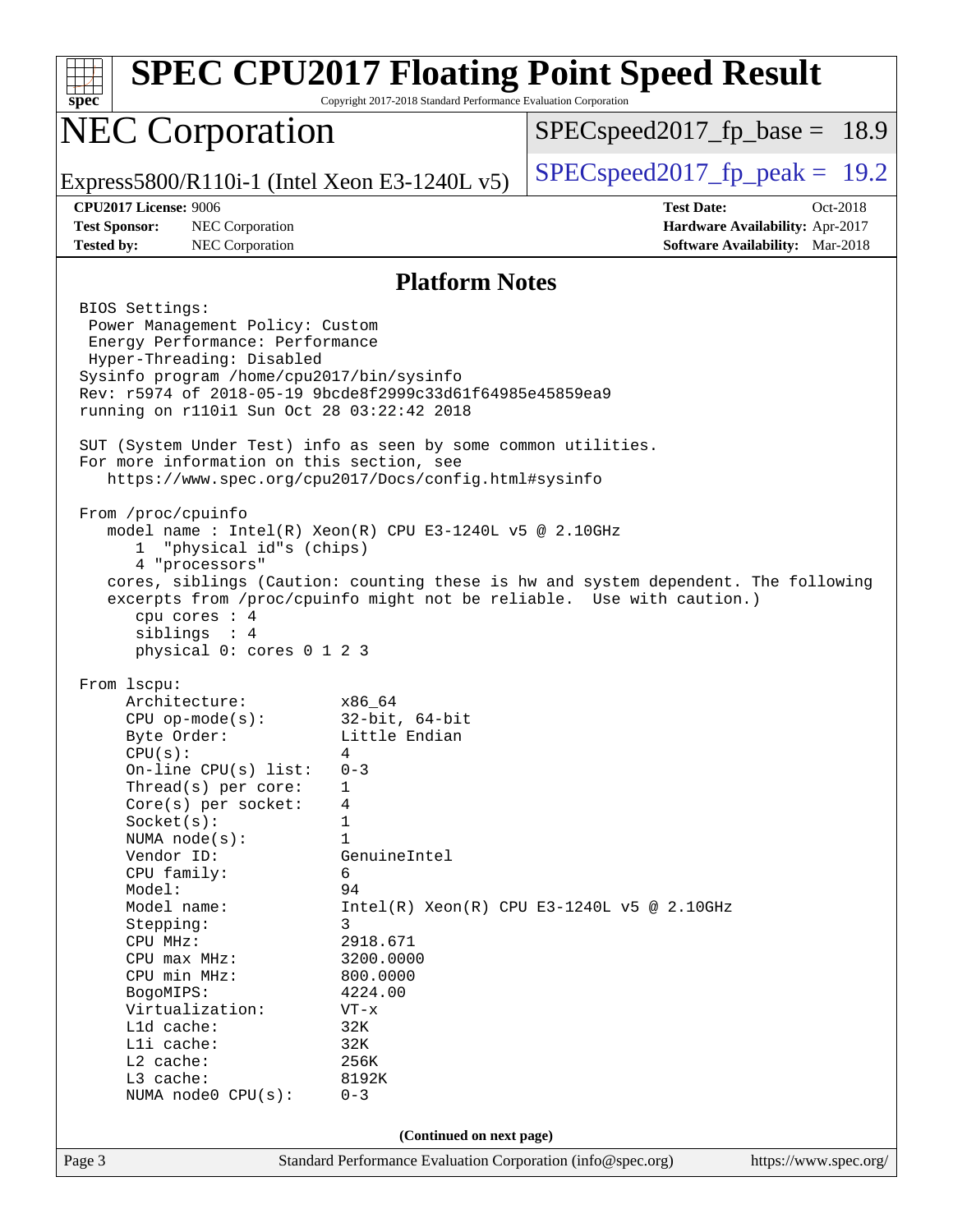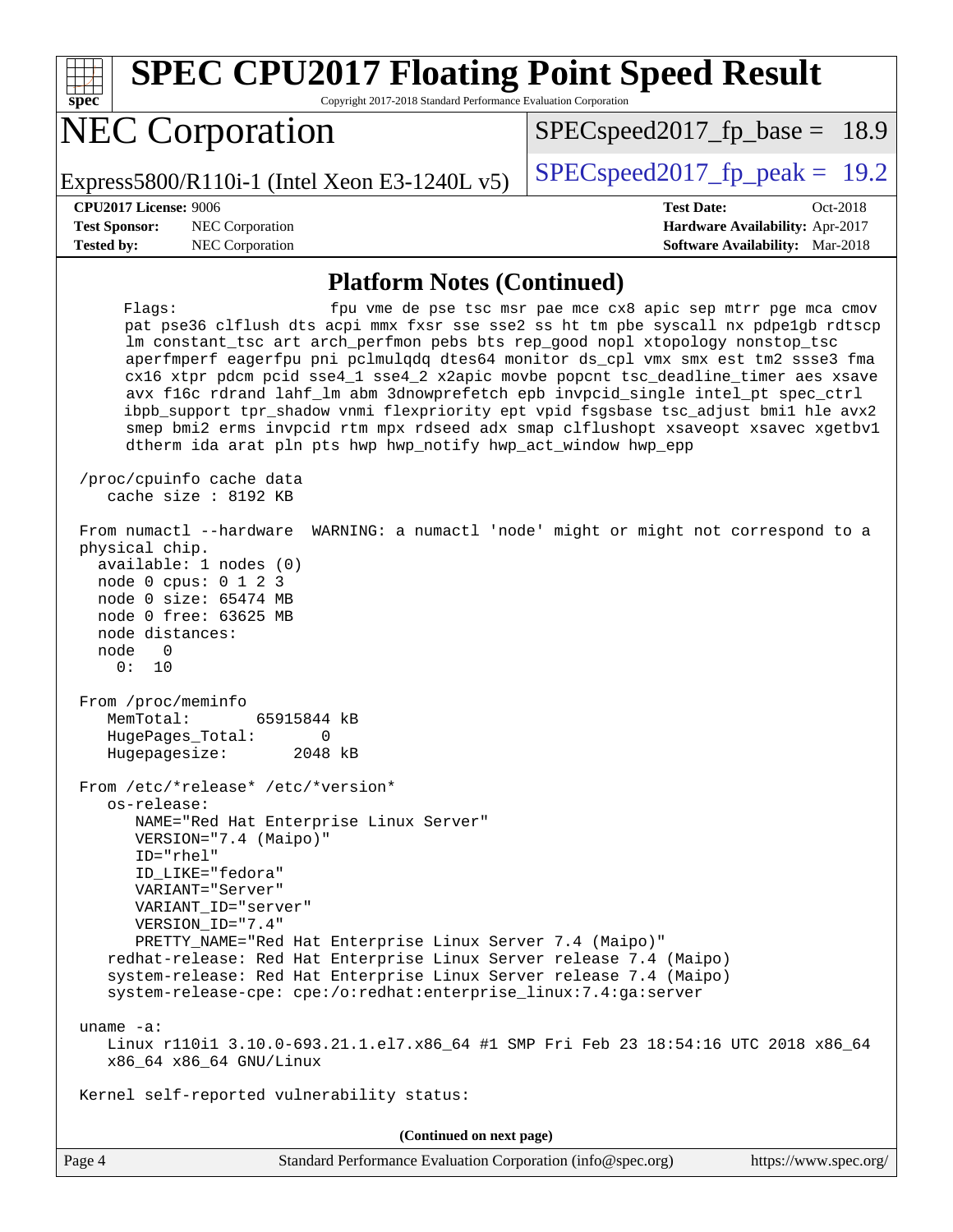

### **[Platform Notes \(Continued\)](http://www.spec.org/auto/cpu2017/Docs/result-fields.html#PlatformNotes)**

 CVE-2017-5754 (Meltdown): Mitigation: PTI CVE-2017-5753 (Spectre variant 1): Mitigation: Load fences CVE-2017-5715 (Spectre variant 2): Mitigation: IBRS (kernel)

run-level 3 Oct 28 03:17

 SPEC is set to: /home/cpu2017 Filesystem Type Size Used Avail Use% Mounted on /dev/sda3 ext4 909G 87G 776G 11% /

 Additional information from dmidecode follows. WARNING: Use caution when you interpret this section. The 'dmidecode' program reads system data which is "intended to allow hardware to be accurately determined", but the intent may not be met, as there are frequent changes to hardware, firmware, and the "DMTF SMBIOS" standard.

 BIOS American Megatrends Inc. 5.0.3006 02/28/2018 Memory:

4x Micron 18ASF2G72AZ-2G3B1 16 GB 2 rank 2400, configured at 2133

(End of data from sysinfo program)

### **[Compiler Version Notes](http://www.spec.org/auto/cpu2017/Docs/result-fields.html#CompilerVersionNotes)**

| 619.1bm_s(base) 638.imagick_s(base, peak) 644.nab_s(base, peak)<br>CC                                                                                               |  |  |  |  |  |
|---------------------------------------------------------------------------------------------------------------------------------------------------------------------|--|--|--|--|--|
| icc (ICC) 18.0.2 20180210<br>Copyright (C) 1985-2018 Intel Corporation. All rights reserved.                                                                        |  |  |  |  |  |
| $CC$ 619.1bm $s$ (peak)                                                                                                                                             |  |  |  |  |  |
| icc (ICC) 18.0.2 20180210<br>Copyright (C) 1985-2018 Intel Corporation. All rights reserved.                                                                        |  |  |  |  |  |
| FC 607.cactuBSSN s(base, peak)                                                                                                                                      |  |  |  |  |  |
| icpc (ICC) 18.0.2 20180210<br>Copyright (C) 1985-2018 Intel Corporation. All rights reserved.<br>icc (ICC) 18.0.2 20180210                                          |  |  |  |  |  |
| Copyright (C) 1985-2018 Intel Corporation. All rights reserved.<br>ifort (IFORT) 18.0.2 20180210<br>Copyright (C) 1985-2018 Intel Corporation. All rights reserved. |  |  |  |  |  |
| (Continued on next page)                                                                                                                                            |  |  |  |  |  |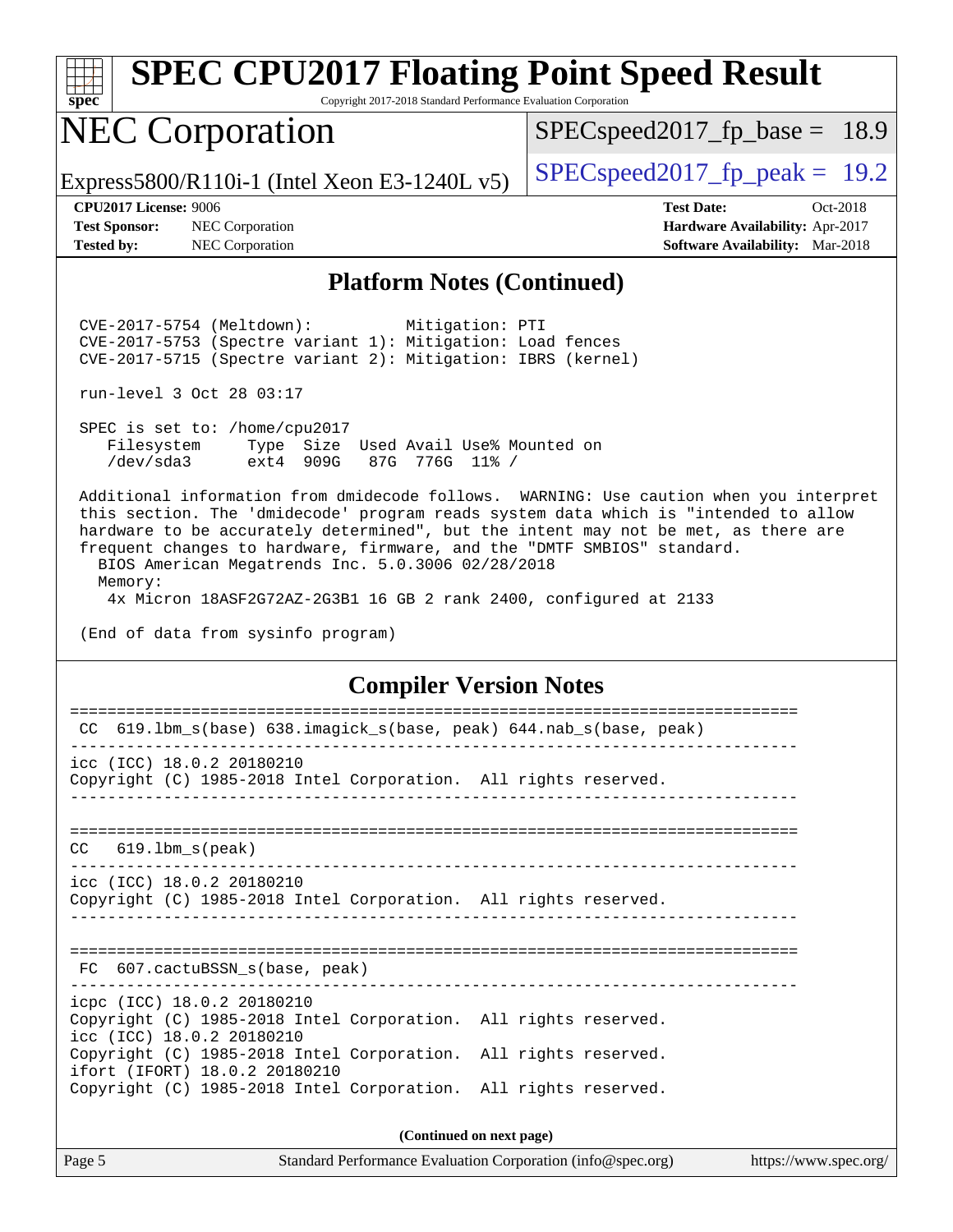| <b>SPEC CPU2017 Floating Point Speed Result</b><br>Copyright 2017-2018 Standard Performance Evaluation Corporation<br>spec <sup>®</sup>                                                          |                                                                                                     |  |  |  |  |  |
|--------------------------------------------------------------------------------------------------------------------------------------------------------------------------------------------------|-----------------------------------------------------------------------------------------------------|--|--|--|--|--|
| <b>NEC Corporation</b>                                                                                                                                                                           | $SPEC speed2017_f p\_base = 18.9$                                                                   |  |  |  |  |  |
| Express5800/R110i-1 (Intel Xeon E3-1240L v5)                                                                                                                                                     | $SPEC speed2017_fp\_peak = 19.2$                                                                    |  |  |  |  |  |
| CPU2017 License: 9006<br><b>Test Sponsor:</b><br>NEC Corporation<br>NEC Corporation<br><b>Tested by:</b>                                                                                         | <b>Test Date:</b><br>Oct-2018<br>Hardware Availability: Apr-2017<br>Software Availability: Mar-2018 |  |  |  |  |  |
| <b>Compiler Version Notes (Continued)</b>                                                                                                                                                        |                                                                                                     |  |  |  |  |  |
|                                                                                                                                                                                                  |                                                                                                     |  |  |  |  |  |
| 603.bwaves_s(base) 649.fotonik3d_s(base) 654.roms_s(base, peak)<br>FC.                                                                                                                           |                                                                                                     |  |  |  |  |  |
| ifort (IFORT) 18.0.2 20180210<br>Copyright (C) 1985-2018 Intel Corporation. All rights reserved.                                                                                                 |                                                                                                     |  |  |  |  |  |
| 603.bwaves_s(peak) 649.fotonik3d_s(peak)<br>FC                                                                                                                                                   |                                                                                                     |  |  |  |  |  |
| ifort (IFORT) 18.0.2 20180210<br>Copyright (C) 1985-2018 Intel Corporation. All rights reserved.                                                                                                 |                                                                                                     |  |  |  |  |  |
| $CC$ 621.wrf_s(base) 627.cam4_s(base, peak) 628.pop2_s(base)                                                                                                                                     |                                                                                                     |  |  |  |  |  |
| ifort (IFORT) 18.0.2 20180210<br>Copyright (C) 1985-2018 Intel Corporation. All rights reserved.<br>icc (ICC) 18.0.2 20180210<br>Copyright (C) 1985-2018 Intel Corporation. All rights reserved. |                                                                                                     |  |  |  |  |  |
| CC 621.wrf_s(peak) 628.pop2_s(peak)                                                                                                                                                              |                                                                                                     |  |  |  |  |  |
| ifort (IFORT) 18.0.2 20180210<br>Copyright (C) 1985-2018 Intel Corporation. All rights reserved.<br>icc (ICC) 18.0.2 20180210                                                                    |                                                                                                     |  |  |  |  |  |
| Copyright (C) 1985-2018 Intel Corporation. All rights reserved.                                                                                                                                  |                                                                                                     |  |  |  |  |  |
| <b>Base Compiler Invocation</b>                                                                                                                                                                  |                                                                                                     |  |  |  |  |  |
| C benchmarks:<br>$\text{icc -m64 -std=c11}$                                                                                                                                                      |                                                                                                     |  |  |  |  |  |
| Fortran benchmarks:<br>ifort -m64                                                                                                                                                                |                                                                                                     |  |  |  |  |  |
| Benchmarks using both Fortran and C:<br>ifort -m64 icc -m64 -std=c11                                                                                                                             |                                                                                                     |  |  |  |  |  |
| (Continued on next page)                                                                                                                                                                         |                                                                                                     |  |  |  |  |  |

Page 6 Standard Performance Evaluation Corporation [\(info@spec.org\)](mailto:info@spec.org) <https://www.spec.org/>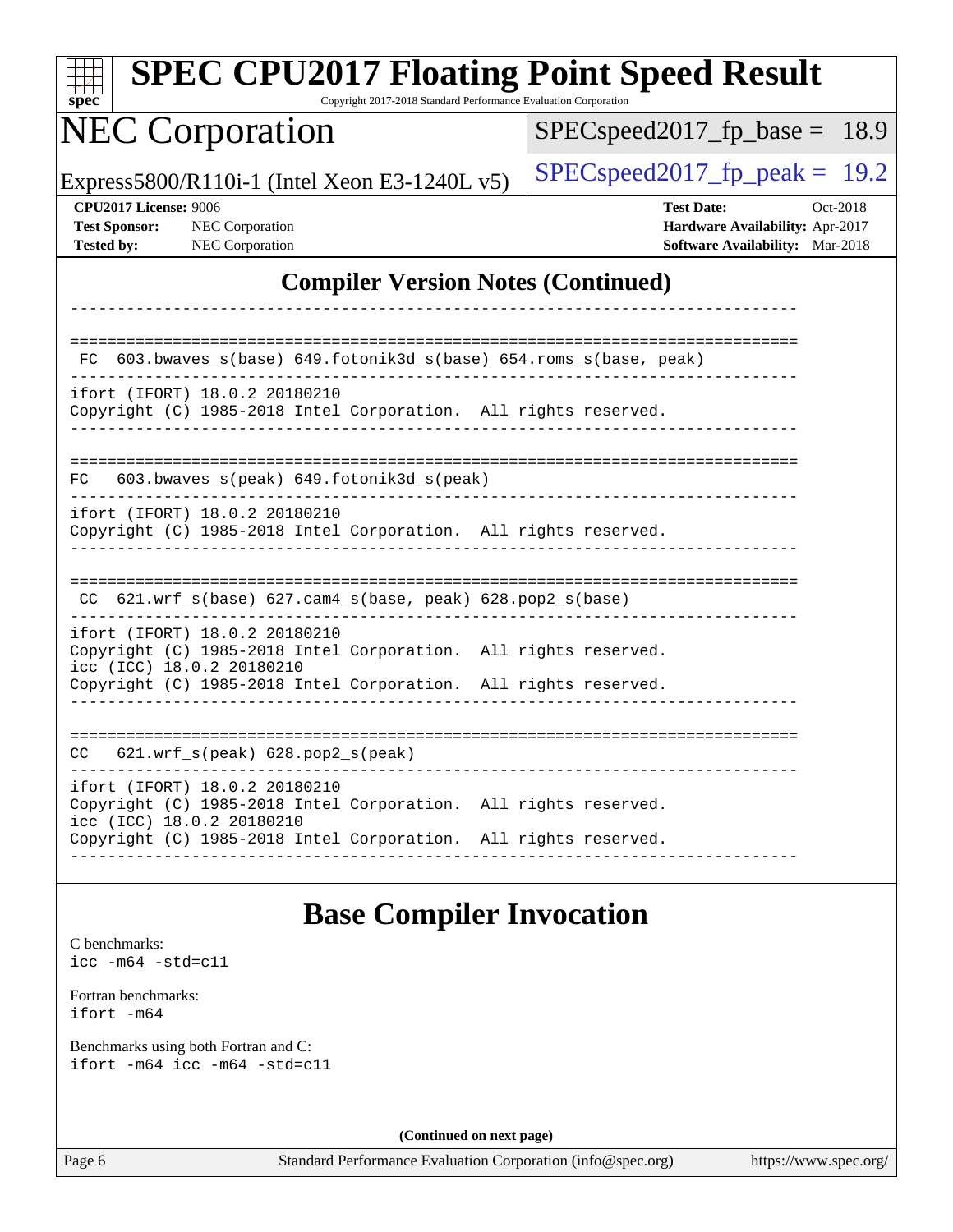

# **[SPEC CPU2017 Floating Point Speed Result](http://www.spec.org/auto/cpu2017/Docs/result-fields.html#SPECCPU2017FloatingPointSpeedResult)**

Copyright 2017-2018 Standard Performance Evaluation Corporation

# NEC Corporation

 $SPECspeed2017<sub>fp</sub> base = 18.9$ 

Express5800/R110i-1 (Intel Xeon E3-1240L v5)  $\left|$  [SPECspeed2017\\_fp\\_peak =](http://www.spec.org/auto/cpu2017/Docs/result-fields.html#SPECspeed2017fppeak) 19.2

**[Test Sponsor:](http://www.spec.org/auto/cpu2017/Docs/result-fields.html#TestSponsor)** NEC Corporation **[Hardware Availability:](http://www.spec.org/auto/cpu2017/Docs/result-fields.html#HardwareAvailability)** Apr-2017 **[Tested by:](http://www.spec.org/auto/cpu2017/Docs/result-fields.html#Testedby)** NEC Corporation **[Software Availability:](http://www.spec.org/auto/cpu2017/Docs/result-fields.html#SoftwareAvailability)** Mar-2018

**[CPU2017 License:](http://www.spec.org/auto/cpu2017/Docs/result-fields.html#CPU2017License)** 9006 **[Test Date:](http://www.spec.org/auto/cpu2017/Docs/result-fields.html#TestDate)** Oct-2018

## **[Base Compiler Invocation \(Continued\)](http://www.spec.org/auto/cpu2017/Docs/result-fields.html#BaseCompilerInvocation)**

[Benchmarks using Fortran, C, and C++:](http://www.spec.org/auto/cpu2017/Docs/result-fields.html#BenchmarksusingFortranCandCXX) [icpc -m64](http://www.spec.org/cpu2017/results/res2018q4/cpu2017-20181029-09328.flags.html#user_CC_CXX_FCbase_intel_icpc_64bit_4ecb2543ae3f1412ef961e0650ca070fec7b7afdcd6ed48761b84423119d1bf6bdf5cad15b44d48e7256388bc77273b966e5eb805aefd121eb22e9299b2ec9d9) [icc -m64 -std=c11](http://www.spec.org/cpu2017/results/res2018q4/cpu2017-20181029-09328.flags.html#user_CC_CXX_FCbase_intel_icc_64bit_c11_33ee0cdaae7deeeab2a9725423ba97205ce30f63b9926c2519791662299b76a0318f32ddfffdc46587804de3178b4f9328c46fa7c2b0cd779d7a61945c91cd35) [ifort -m64](http://www.spec.org/cpu2017/results/res2018q4/cpu2017-20181029-09328.flags.html#user_CC_CXX_FCbase_intel_ifort_64bit_24f2bb282fbaeffd6157abe4f878425411749daecae9a33200eee2bee2fe76f3b89351d69a8130dd5949958ce389cf37ff59a95e7a40d588e8d3a57e0c3fd751)

### **[Base Portability Flags](http://www.spec.org/auto/cpu2017/Docs/result-fields.html#BasePortabilityFlags)**

 603.bwaves\_s: [-DSPEC\\_LP64](http://www.spec.org/cpu2017/results/res2018q4/cpu2017-20181029-09328.flags.html#suite_basePORTABILITY603_bwaves_s_DSPEC_LP64) 607.cactuBSSN\_s: [-DSPEC\\_LP64](http://www.spec.org/cpu2017/results/res2018q4/cpu2017-20181029-09328.flags.html#suite_basePORTABILITY607_cactuBSSN_s_DSPEC_LP64) 619.lbm\_s: [-DSPEC\\_LP64](http://www.spec.org/cpu2017/results/res2018q4/cpu2017-20181029-09328.flags.html#suite_basePORTABILITY619_lbm_s_DSPEC_LP64) 621.wrf\_s: [-DSPEC\\_LP64](http://www.spec.org/cpu2017/results/res2018q4/cpu2017-20181029-09328.flags.html#suite_basePORTABILITY621_wrf_s_DSPEC_LP64) [-DSPEC\\_CASE\\_FLAG](http://www.spec.org/cpu2017/results/res2018q4/cpu2017-20181029-09328.flags.html#b621.wrf_s_baseCPORTABILITY_DSPEC_CASE_FLAG) [-convert big\\_endian](http://www.spec.org/cpu2017/results/res2018q4/cpu2017-20181029-09328.flags.html#user_baseFPORTABILITY621_wrf_s_convert_big_endian_c3194028bc08c63ac5d04de18c48ce6d347e4e562e8892b8bdbdc0214820426deb8554edfa529a3fb25a586e65a3d812c835984020483e7e73212c4d31a38223) 627.cam4\_s: [-DSPEC\\_LP64](http://www.spec.org/cpu2017/results/res2018q4/cpu2017-20181029-09328.flags.html#suite_basePORTABILITY627_cam4_s_DSPEC_LP64) [-DSPEC\\_CASE\\_FLAG](http://www.spec.org/cpu2017/results/res2018q4/cpu2017-20181029-09328.flags.html#b627.cam4_s_baseCPORTABILITY_DSPEC_CASE_FLAG) 628.pop2\_s: [-DSPEC\\_LP64](http://www.spec.org/cpu2017/results/res2018q4/cpu2017-20181029-09328.flags.html#suite_basePORTABILITY628_pop2_s_DSPEC_LP64) [-DSPEC\\_CASE\\_FLAG](http://www.spec.org/cpu2017/results/res2018q4/cpu2017-20181029-09328.flags.html#b628.pop2_s_baseCPORTABILITY_DSPEC_CASE_FLAG) [-convert big\\_endian](http://www.spec.org/cpu2017/results/res2018q4/cpu2017-20181029-09328.flags.html#user_baseFPORTABILITY628_pop2_s_convert_big_endian_c3194028bc08c63ac5d04de18c48ce6d347e4e562e8892b8bdbdc0214820426deb8554edfa529a3fb25a586e65a3d812c835984020483e7e73212c4d31a38223) [-assume byterecl](http://www.spec.org/cpu2017/results/res2018q4/cpu2017-20181029-09328.flags.html#user_baseFPORTABILITY628_pop2_s_assume_byterecl_7e47d18b9513cf18525430bbf0f2177aa9bf368bc7a059c09b2c06a34b53bd3447c950d3f8d6c70e3faf3a05c8557d66a5798b567902e8849adc142926523472) 638.imagick\_s: [-DSPEC\\_LP64](http://www.spec.org/cpu2017/results/res2018q4/cpu2017-20181029-09328.flags.html#suite_basePORTABILITY638_imagick_s_DSPEC_LP64) 644.nab\_s: [-DSPEC\\_LP64](http://www.spec.org/cpu2017/results/res2018q4/cpu2017-20181029-09328.flags.html#suite_basePORTABILITY644_nab_s_DSPEC_LP64) 649.fotonik3d\_s: [-DSPEC\\_LP64](http://www.spec.org/cpu2017/results/res2018q4/cpu2017-20181029-09328.flags.html#suite_basePORTABILITY649_fotonik3d_s_DSPEC_LP64) 654.roms\_s: [-DSPEC\\_LP64](http://www.spec.org/cpu2017/results/res2018q4/cpu2017-20181029-09328.flags.html#suite_basePORTABILITY654_roms_s_DSPEC_LP64)

### **[Base Optimization Flags](http://www.spec.org/auto/cpu2017/Docs/result-fields.html#BaseOptimizationFlags)**

#### [C benchmarks](http://www.spec.org/auto/cpu2017/Docs/result-fields.html#Cbenchmarks):

[-Wl,-z,muldefs](http://www.spec.org/cpu2017/results/res2018q4/cpu2017-20181029-09328.flags.html#user_CCbase_link_force_multiple1_b4cbdb97b34bdee9ceefcfe54f4c8ea74255f0b02a4b23e853cdb0e18eb4525ac79b5a88067c842dd0ee6996c24547a27a4b99331201badda8798ef8a743f577) [-xCORE-AVX2](http://www.spec.org/cpu2017/results/res2018q4/cpu2017-20181029-09328.flags.html#user_CCbase_f-xCORE-AVX2) [-ipo](http://www.spec.org/cpu2017/results/res2018q4/cpu2017-20181029-09328.flags.html#user_CCbase_f-ipo) [-O3](http://www.spec.org/cpu2017/results/res2018q4/cpu2017-20181029-09328.flags.html#user_CCbase_f-O3) [-no-prec-div](http://www.spec.org/cpu2017/results/res2018q4/cpu2017-20181029-09328.flags.html#user_CCbase_f-no-prec-div) [-qopt-prefetch](http://www.spec.org/cpu2017/results/res2018q4/cpu2017-20181029-09328.flags.html#user_CCbase_f-qopt-prefetch) [-ffinite-math-only](http://www.spec.org/cpu2017/results/res2018q4/cpu2017-20181029-09328.flags.html#user_CCbase_f_finite_math_only_cb91587bd2077682c4b38af759c288ed7c732db004271a9512da14a4f8007909a5f1427ecbf1a0fb78ff2a814402c6114ac565ca162485bbcae155b5e4258871) [-qopt-mem-layout-trans=3](http://www.spec.org/cpu2017/results/res2018q4/cpu2017-20181029-09328.flags.html#user_CCbase_f-qopt-mem-layout-trans_de80db37974c74b1f0e20d883f0b675c88c3b01e9d123adea9b28688d64333345fb62bc4a798493513fdb68f60282f9a726aa07f478b2f7113531aecce732043) [-qopenmp](http://www.spec.org/cpu2017/results/res2018q4/cpu2017-20181029-09328.flags.html#user_CCbase_qopenmp_16be0c44f24f464004c6784a7acb94aca937f053568ce72f94b139a11c7c168634a55f6653758ddd83bcf7b8463e8028bb0b48b77bcddc6b78d5d95bb1df2967) [-DSPEC\\_OPENMP](http://www.spec.org/cpu2017/results/res2018q4/cpu2017-20181029-09328.flags.html#suite_CCbase_DSPEC_OPENMP) [-L/usr/local/je5.0.1-64/lib](http://www.spec.org/cpu2017/results/res2018q4/cpu2017-20181029-09328.flags.html#user_CCbase_jemalloc_link_path64_4b10a636b7bce113509b17f3bd0d6226c5fb2346b9178c2d0232c14f04ab830f976640479e5c33dc2bcbbdad86ecfb6634cbbd4418746f06f368b512fced5394) [-ljemalloc](http://www.spec.org/cpu2017/results/res2018q4/cpu2017-20181029-09328.flags.html#user_CCbase_jemalloc_link_lib_d1249b907c500fa1c0672f44f562e3d0f79738ae9e3c4a9c376d49f265a04b9c99b167ecedbf6711b3085be911c67ff61f150a17b3472be731631ba4d0471706)

#### [Fortran benchmarks](http://www.spec.org/auto/cpu2017/Docs/result-fields.html#Fortranbenchmarks):

[-Wl,-z,muldefs](http://www.spec.org/cpu2017/results/res2018q4/cpu2017-20181029-09328.flags.html#user_FCbase_link_force_multiple1_b4cbdb97b34bdee9ceefcfe54f4c8ea74255f0b02a4b23e853cdb0e18eb4525ac79b5a88067c842dd0ee6996c24547a27a4b99331201badda8798ef8a743f577) [-DSPEC\\_OPENMP](http://www.spec.org/cpu2017/results/res2018q4/cpu2017-20181029-09328.flags.html#suite_FCbase_DSPEC_OPENMP) [-xCORE-AVX2](http://www.spec.org/cpu2017/results/res2018q4/cpu2017-20181029-09328.flags.html#user_FCbase_f-xCORE-AVX2) [-ipo](http://www.spec.org/cpu2017/results/res2018q4/cpu2017-20181029-09328.flags.html#user_FCbase_f-ipo) [-O3](http://www.spec.org/cpu2017/results/res2018q4/cpu2017-20181029-09328.flags.html#user_FCbase_f-O3) [-no-prec-div](http://www.spec.org/cpu2017/results/res2018q4/cpu2017-20181029-09328.flags.html#user_FCbase_f-no-prec-div) [-qopt-prefetch](http://www.spec.org/cpu2017/results/res2018q4/cpu2017-20181029-09328.flags.html#user_FCbase_f-qopt-prefetch) [-ffinite-math-only](http://www.spec.org/cpu2017/results/res2018q4/cpu2017-20181029-09328.flags.html#user_FCbase_f_finite_math_only_cb91587bd2077682c4b38af759c288ed7c732db004271a9512da14a4f8007909a5f1427ecbf1a0fb78ff2a814402c6114ac565ca162485bbcae155b5e4258871) [-qopt-mem-layout-trans=3](http://www.spec.org/cpu2017/results/res2018q4/cpu2017-20181029-09328.flags.html#user_FCbase_f-qopt-mem-layout-trans_de80db37974c74b1f0e20d883f0b675c88c3b01e9d123adea9b28688d64333345fb62bc4a798493513fdb68f60282f9a726aa07f478b2f7113531aecce732043) [-qopenmp](http://www.spec.org/cpu2017/results/res2018q4/cpu2017-20181029-09328.flags.html#user_FCbase_qopenmp_16be0c44f24f464004c6784a7acb94aca937f053568ce72f94b139a11c7c168634a55f6653758ddd83bcf7b8463e8028bb0b48b77bcddc6b78d5d95bb1df2967) [-nostandard-realloc-lhs](http://www.spec.org/cpu2017/results/res2018q4/cpu2017-20181029-09328.flags.html#user_FCbase_f_2003_std_realloc_82b4557e90729c0f113870c07e44d33d6f5a304b4f63d4c15d2d0f1fab99f5daaed73bdb9275d9ae411527f28b936061aa8b9c8f2d63842963b95c9dd6426b8a) [-L/usr/local/je5.0.1-64/lib](http://www.spec.org/cpu2017/results/res2018q4/cpu2017-20181029-09328.flags.html#user_FCbase_jemalloc_link_path64_4b10a636b7bce113509b17f3bd0d6226c5fb2346b9178c2d0232c14f04ab830f976640479e5c33dc2bcbbdad86ecfb6634cbbd4418746f06f368b512fced5394) [-ljemalloc](http://www.spec.org/cpu2017/results/res2018q4/cpu2017-20181029-09328.flags.html#user_FCbase_jemalloc_link_lib_d1249b907c500fa1c0672f44f562e3d0f79738ae9e3c4a9c376d49f265a04b9c99b167ecedbf6711b3085be911c67ff61f150a17b3472be731631ba4d0471706)

#### [Benchmarks using both Fortran and C](http://www.spec.org/auto/cpu2017/Docs/result-fields.html#BenchmarksusingbothFortranandC):

[-Wl,-z,muldefs](http://www.spec.org/cpu2017/results/res2018q4/cpu2017-20181029-09328.flags.html#user_CC_FCbase_link_force_multiple1_b4cbdb97b34bdee9ceefcfe54f4c8ea74255f0b02a4b23e853cdb0e18eb4525ac79b5a88067c842dd0ee6996c24547a27a4b99331201badda8798ef8a743f577) [-xCORE-AVX2](http://www.spec.org/cpu2017/results/res2018q4/cpu2017-20181029-09328.flags.html#user_CC_FCbase_f-xCORE-AVX2) [-ipo](http://www.spec.org/cpu2017/results/res2018q4/cpu2017-20181029-09328.flags.html#user_CC_FCbase_f-ipo) [-O3](http://www.spec.org/cpu2017/results/res2018q4/cpu2017-20181029-09328.flags.html#user_CC_FCbase_f-O3) [-no-prec-div](http://www.spec.org/cpu2017/results/res2018q4/cpu2017-20181029-09328.flags.html#user_CC_FCbase_f-no-prec-div) [-qopt-prefetch](http://www.spec.org/cpu2017/results/res2018q4/cpu2017-20181029-09328.flags.html#user_CC_FCbase_f-qopt-prefetch) [-ffinite-math-only](http://www.spec.org/cpu2017/results/res2018q4/cpu2017-20181029-09328.flags.html#user_CC_FCbase_f_finite_math_only_cb91587bd2077682c4b38af759c288ed7c732db004271a9512da14a4f8007909a5f1427ecbf1a0fb78ff2a814402c6114ac565ca162485bbcae155b5e4258871) [-qopt-mem-layout-trans=3](http://www.spec.org/cpu2017/results/res2018q4/cpu2017-20181029-09328.flags.html#user_CC_FCbase_f-qopt-mem-layout-trans_de80db37974c74b1f0e20d883f0b675c88c3b01e9d123adea9b28688d64333345fb62bc4a798493513fdb68f60282f9a726aa07f478b2f7113531aecce732043) [-qopenmp](http://www.spec.org/cpu2017/results/res2018q4/cpu2017-20181029-09328.flags.html#user_CC_FCbase_qopenmp_16be0c44f24f464004c6784a7acb94aca937f053568ce72f94b139a11c7c168634a55f6653758ddd83bcf7b8463e8028bb0b48b77bcddc6b78d5d95bb1df2967) [-DSPEC\\_OPENMP](http://www.spec.org/cpu2017/results/res2018q4/cpu2017-20181029-09328.flags.html#suite_CC_FCbase_DSPEC_OPENMP) [-nostandard-realloc-lhs](http://www.spec.org/cpu2017/results/res2018q4/cpu2017-20181029-09328.flags.html#user_CC_FCbase_f_2003_std_realloc_82b4557e90729c0f113870c07e44d33d6f5a304b4f63d4c15d2d0f1fab99f5daaed73bdb9275d9ae411527f28b936061aa8b9c8f2d63842963b95c9dd6426b8a) [-L/usr/local/je5.0.1-64/lib](http://www.spec.org/cpu2017/results/res2018q4/cpu2017-20181029-09328.flags.html#user_CC_FCbase_jemalloc_link_path64_4b10a636b7bce113509b17f3bd0d6226c5fb2346b9178c2d0232c14f04ab830f976640479e5c33dc2bcbbdad86ecfb6634cbbd4418746f06f368b512fced5394) [-ljemalloc](http://www.spec.org/cpu2017/results/res2018q4/cpu2017-20181029-09328.flags.html#user_CC_FCbase_jemalloc_link_lib_d1249b907c500fa1c0672f44f562e3d0f79738ae9e3c4a9c376d49f265a04b9c99b167ecedbf6711b3085be911c67ff61f150a17b3472be731631ba4d0471706)

#### [Benchmarks using Fortran, C, and C++:](http://www.spec.org/auto/cpu2017/Docs/result-fields.html#BenchmarksusingFortranCandCXX)

[-Wl,-z,muldefs](http://www.spec.org/cpu2017/results/res2018q4/cpu2017-20181029-09328.flags.html#user_CC_CXX_FCbase_link_force_multiple1_b4cbdb97b34bdee9ceefcfe54f4c8ea74255f0b02a4b23e853cdb0e18eb4525ac79b5a88067c842dd0ee6996c24547a27a4b99331201badda8798ef8a743f577) [-xCORE-AVX2](http://www.spec.org/cpu2017/results/res2018q4/cpu2017-20181029-09328.flags.html#user_CC_CXX_FCbase_f-xCORE-AVX2) [-ipo](http://www.spec.org/cpu2017/results/res2018q4/cpu2017-20181029-09328.flags.html#user_CC_CXX_FCbase_f-ipo) [-O3](http://www.spec.org/cpu2017/results/res2018q4/cpu2017-20181029-09328.flags.html#user_CC_CXX_FCbase_f-O3) [-no-prec-div](http://www.spec.org/cpu2017/results/res2018q4/cpu2017-20181029-09328.flags.html#user_CC_CXX_FCbase_f-no-prec-div) [-qopt-prefetch](http://www.spec.org/cpu2017/results/res2018q4/cpu2017-20181029-09328.flags.html#user_CC_CXX_FCbase_f-qopt-prefetch) [-ffinite-math-only](http://www.spec.org/cpu2017/results/res2018q4/cpu2017-20181029-09328.flags.html#user_CC_CXX_FCbase_f_finite_math_only_cb91587bd2077682c4b38af759c288ed7c732db004271a9512da14a4f8007909a5f1427ecbf1a0fb78ff2a814402c6114ac565ca162485bbcae155b5e4258871) [-qopt-mem-layout-trans=3](http://www.spec.org/cpu2017/results/res2018q4/cpu2017-20181029-09328.flags.html#user_CC_CXX_FCbase_f-qopt-mem-layout-trans_de80db37974c74b1f0e20d883f0b675c88c3b01e9d123adea9b28688d64333345fb62bc4a798493513fdb68f60282f9a726aa07f478b2f7113531aecce732043) [-qopenmp](http://www.spec.org/cpu2017/results/res2018q4/cpu2017-20181029-09328.flags.html#user_CC_CXX_FCbase_qopenmp_16be0c44f24f464004c6784a7acb94aca937f053568ce72f94b139a11c7c168634a55f6653758ddd83bcf7b8463e8028bb0b48b77bcddc6b78d5d95bb1df2967) [-DSPEC\\_OPENMP](http://www.spec.org/cpu2017/results/res2018q4/cpu2017-20181029-09328.flags.html#suite_CC_CXX_FCbase_DSPEC_OPENMP) [-nostandard-realloc-lhs](http://www.spec.org/cpu2017/results/res2018q4/cpu2017-20181029-09328.flags.html#user_CC_CXX_FCbase_f_2003_std_realloc_82b4557e90729c0f113870c07e44d33d6f5a304b4f63d4c15d2d0f1fab99f5daaed73bdb9275d9ae411527f28b936061aa8b9c8f2d63842963b95c9dd6426b8a) [-L/usr/local/je5.0.1-64/lib](http://www.spec.org/cpu2017/results/res2018q4/cpu2017-20181029-09328.flags.html#user_CC_CXX_FCbase_jemalloc_link_path64_4b10a636b7bce113509b17f3bd0d6226c5fb2346b9178c2d0232c14f04ab830f976640479e5c33dc2bcbbdad86ecfb6634cbbd4418746f06f368b512fced5394) [-ljemalloc](http://www.spec.org/cpu2017/results/res2018q4/cpu2017-20181029-09328.flags.html#user_CC_CXX_FCbase_jemalloc_link_lib_d1249b907c500fa1c0672f44f562e3d0f79738ae9e3c4a9c376d49f265a04b9c99b167ecedbf6711b3085be911c67ff61f150a17b3472be731631ba4d0471706)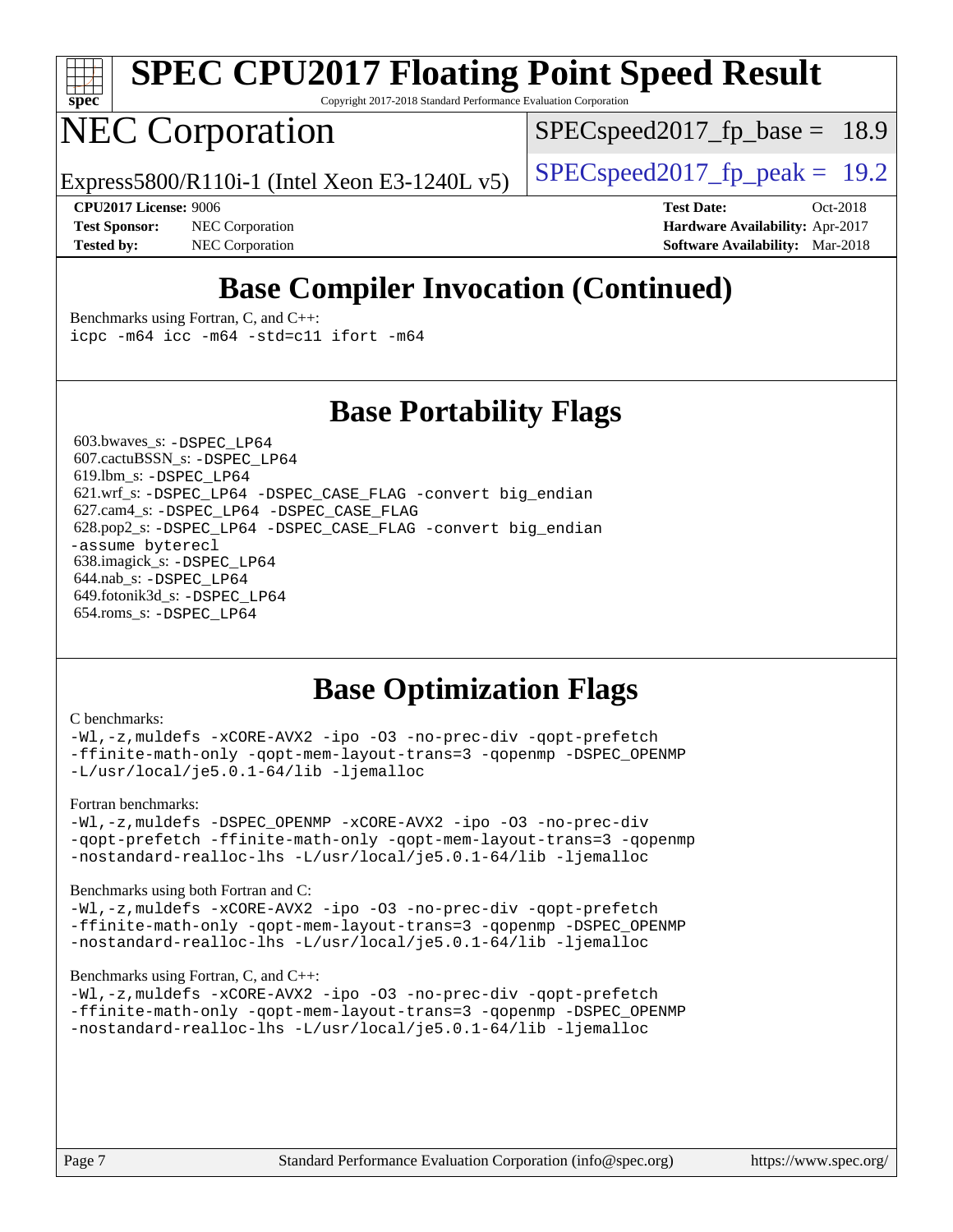| Spec | SPEC CPU2017 Floating Point Speed Result<br>Copyright 2017-2018 Standard Performance Evaluation Corporation |                                          |  |
|------|-------------------------------------------------------------------------------------------------------------|------------------------------------------|--|
|      | <b>NEC Corporation</b>                                                                                      | $\sqrt{\text{SPEC}}$ speed2017_fp_base = |  |

 $SPECspeed2017_fp\_base = 18.9$ 

Express5800/R110i-1 (Intel Xeon E3-1240L v5)  $\left|$  [SPECspeed2017\\_fp\\_peak =](http://www.spec.org/auto/cpu2017/Docs/result-fields.html#SPECspeed2017fppeak) 19.2

**[Test Sponsor:](http://www.spec.org/auto/cpu2017/Docs/result-fields.html#TestSponsor)** NEC Corporation **[Hardware Availability:](http://www.spec.org/auto/cpu2017/Docs/result-fields.html#HardwareAvailability)** Apr-2017 **[Tested by:](http://www.spec.org/auto/cpu2017/Docs/result-fields.html#Testedby)** NEC Corporation **[Software Availability:](http://www.spec.org/auto/cpu2017/Docs/result-fields.html#SoftwareAvailability)** Mar-2018

**[CPU2017 License:](http://www.spec.org/auto/cpu2017/Docs/result-fields.html#CPU2017License)** 9006 **[Test Date:](http://www.spec.org/auto/cpu2017/Docs/result-fields.html#TestDate)** Oct-2018

## **[Peak Compiler Invocation](http://www.spec.org/auto/cpu2017/Docs/result-fields.html#PeakCompilerInvocation)**

[C benchmarks](http://www.spec.org/auto/cpu2017/Docs/result-fields.html#Cbenchmarks): [icc -m64 -std=c11](http://www.spec.org/cpu2017/results/res2018q4/cpu2017-20181029-09328.flags.html#user_CCpeak_intel_icc_64bit_c11_33ee0cdaae7deeeab2a9725423ba97205ce30f63b9926c2519791662299b76a0318f32ddfffdc46587804de3178b4f9328c46fa7c2b0cd779d7a61945c91cd35)

[Fortran benchmarks](http://www.spec.org/auto/cpu2017/Docs/result-fields.html#Fortranbenchmarks): [ifort -m64](http://www.spec.org/cpu2017/results/res2018q4/cpu2017-20181029-09328.flags.html#user_FCpeak_intel_ifort_64bit_24f2bb282fbaeffd6157abe4f878425411749daecae9a33200eee2bee2fe76f3b89351d69a8130dd5949958ce389cf37ff59a95e7a40d588e8d3a57e0c3fd751)

[Benchmarks using both Fortran and C](http://www.spec.org/auto/cpu2017/Docs/result-fields.html#BenchmarksusingbothFortranandC): [ifort -m64](http://www.spec.org/cpu2017/results/res2018q4/cpu2017-20181029-09328.flags.html#user_CC_FCpeak_intel_ifort_64bit_24f2bb282fbaeffd6157abe4f878425411749daecae9a33200eee2bee2fe76f3b89351d69a8130dd5949958ce389cf37ff59a95e7a40d588e8d3a57e0c3fd751) [icc -m64 -std=c11](http://www.spec.org/cpu2017/results/res2018q4/cpu2017-20181029-09328.flags.html#user_CC_FCpeak_intel_icc_64bit_c11_33ee0cdaae7deeeab2a9725423ba97205ce30f63b9926c2519791662299b76a0318f32ddfffdc46587804de3178b4f9328c46fa7c2b0cd779d7a61945c91cd35)

[Benchmarks using Fortran, C, and C++:](http://www.spec.org/auto/cpu2017/Docs/result-fields.html#BenchmarksusingFortranCandCXX) [icpc -m64](http://www.spec.org/cpu2017/results/res2018q4/cpu2017-20181029-09328.flags.html#user_CC_CXX_FCpeak_intel_icpc_64bit_4ecb2543ae3f1412ef961e0650ca070fec7b7afdcd6ed48761b84423119d1bf6bdf5cad15b44d48e7256388bc77273b966e5eb805aefd121eb22e9299b2ec9d9) [icc -m64 -std=c11](http://www.spec.org/cpu2017/results/res2018q4/cpu2017-20181029-09328.flags.html#user_CC_CXX_FCpeak_intel_icc_64bit_c11_33ee0cdaae7deeeab2a9725423ba97205ce30f63b9926c2519791662299b76a0318f32ddfffdc46587804de3178b4f9328c46fa7c2b0cd779d7a61945c91cd35) [ifort -m64](http://www.spec.org/cpu2017/results/res2018q4/cpu2017-20181029-09328.flags.html#user_CC_CXX_FCpeak_intel_ifort_64bit_24f2bb282fbaeffd6157abe4f878425411749daecae9a33200eee2bee2fe76f3b89351d69a8130dd5949958ce389cf37ff59a95e7a40d588e8d3a57e0c3fd751)

### **[Peak Portability Flags](http://www.spec.org/auto/cpu2017/Docs/result-fields.html#PeakPortabilityFlags)**

Same as Base Portability Flags

## **[Peak Optimization Flags](http://www.spec.org/auto/cpu2017/Docs/result-fields.html#PeakOptimizationFlags)**

[C benchmarks](http://www.spec.org/auto/cpu2017/Docs/result-fields.html#Cbenchmarks):

619.lbm\_s: basepeak = yes

638.imagick\_s: basepeak = yes

 $644$ .nab\_s: basepeak = yes

[Fortran benchmarks](http://www.spec.org/auto/cpu2017/Docs/result-fields.html#Fortranbenchmarks):

 603.bwaves\_s: [-prof-gen](http://www.spec.org/cpu2017/results/res2018q4/cpu2017-20181029-09328.flags.html#user_peakPASS1_FFLAGSPASS1_LDFLAGS603_bwaves_s_prof_gen_5aa4926d6013ddb2a31985c654b3eb18169fc0c6952a63635c234f711e6e63dd76e94ad52365559451ec499a2cdb89e4dc58ba4c67ef54ca681ffbe1461d6b36)(pass 1) [-prof-use](http://www.spec.org/cpu2017/results/res2018q4/cpu2017-20181029-09328.flags.html#user_peakPASS2_FFLAGSPASS2_LDFLAGS603_bwaves_s_prof_use_1a21ceae95f36a2b53c25747139a6c16ca95bd9def2a207b4f0849963b97e94f5260e30a0c64f4bb623698870e679ca08317ef8150905d41bd88c6f78df73f19)(pass 2) [-DSPEC\\_SUPPRESS\\_OPENMP](http://www.spec.org/cpu2017/results/res2018q4/cpu2017-20181029-09328.flags.html#suite_peakPASS1_FOPTIMIZE603_bwaves_s_DSPEC_SUPPRESS_OPENMP) [-DSPEC\\_OPENMP](http://www.spec.org/cpu2017/results/res2018q4/cpu2017-20181029-09328.flags.html#suite_peakPASS2_FOPTIMIZE603_bwaves_s_DSPEC_OPENMP) [-O2](http://www.spec.org/cpu2017/results/res2018q4/cpu2017-20181029-09328.flags.html#user_peakPASS1_FOPTIMIZE603_bwaves_s_f-O2) [-xCORE-AVX2](http://www.spec.org/cpu2017/results/res2018q4/cpu2017-20181029-09328.flags.html#user_peakPASS2_FOPTIMIZE603_bwaves_s_f-xCORE-AVX2) [-qopt-prefetch](http://www.spec.org/cpu2017/results/res2018q4/cpu2017-20181029-09328.flags.html#user_peakPASS1_FOPTIMIZEPASS2_FOPTIMIZE603_bwaves_s_f-qopt-prefetch) [-ipo](http://www.spec.org/cpu2017/results/res2018q4/cpu2017-20181029-09328.flags.html#user_peakPASS2_FOPTIMIZE603_bwaves_s_f-ipo) [-O3](http://www.spec.org/cpu2017/results/res2018q4/cpu2017-20181029-09328.flags.html#user_peakPASS2_FOPTIMIZE603_bwaves_s_f-O3) [-ffinite-math-only](http://www.spec.org/cpu2017/results/res2018q4/cpu2017-20181029-09328.flags.html#user_peakPASS1_FOPTIMIZEPASS2_FOPTIMIZE603_bwaves_s_f_finite_math_only_cb91587bd2077682c4b38af759c288ed7c732db004271a9512da14a4f8007909a5f1427ecbf1a0fb78ff2a814402c6114ac565ca162485bbcae155b5e4258871) [-no-prec-div](http://www.spec.org/cpu2017/results/res2018q4/cpu2017-20181029-09328.flags.html#user_peakPASS2_FOPTIMIZE603_bwaves_s_f-no-prec-div) [-qopt-mem-layout-trans=3](http://www.spec.org/cpu2017/results/res2018q4/cpu2017-20181029-09328.flags.html#user_peakPASS1_FOPTIMIZEPASS2_FOPTIMIZE603_bwaves_s_f-qopt-mem-layout-trans_de80db37974c74b1f0e20d883f0b675c88c3b01e9d123adea9b28688d64333345fb62bc4a798493513fdb68f60282f9a726aa07f478b2f7113531aecce732043) [-qopenmp](http://www.spec.org/cpu2017/results/res2018q4/cpu2017-20181029-09328.flags.html#user_peakPASS2_FOPTIMIZE603_bwaves_s_qopenmp_16be0c44f24f464004c6784a7acb94aca937f053568ce72f94b139a11c7c168634a55f6653758ddd83bcf7b8463e8028bb0b48b77bcddc6b78d5d95bb1df2967) [-nostandard-realloc-lhs](http://www.spec.org/cpu2017/results/res2018q4/cpu2017-20181029-09328.flags.html#user_peakEXTRA_FOPTIMIZE603_bwaves_s_f_2003_std_realloc_82b4557e90729c0f113870c07e44d33d6f5a304b4f63d4c15d2d0f1fab99f5daaed73bdb9275d9ae411527f28b936061aa8b9c8f2d63842963b95c9dd6426b8a)

649.fotonik3d\_s: Same as 603.bwaves\_s

 654.roms\_s: [-DSPEC\\_OPENMP](http://www.spec.org/cpu2017/results/res2018q4/cpu2017-20181029-09328.flags.html#suite_peakFOPTIMIZE654_roms_s_DSPEC_OPENMP) [-xCORE-AVX2](http://www.spec.org/cpu2017/results/res2018q4/cpu2017-20181029-09328.flags.html#user_peakFOPTIMIZE654_roms_s_f-xCORE-AVX2) [-ipo](http://www.spec.org/cpu2017/results/res2018q4/cpu2017-20181029-09328.flags.html#user_peakFOPTIMIZE654_roms_s_f-ipo) [-O3](http://www.spec.org/cpu2017/results/res2018q4/cpu2017-20181029-09328.flags.html#user_peakFOPTIMIZE654_roms_s_f-O3) [-no-prec-div](http://www.spec.org/cpu2017/results/res2018q4/cpu2017-20181029-09328.flags.html#user_peakFOPTIMIZE654_roms_s_f-no-prec-div) [-qopt-prefetch](http://www.spec.org/cpu2017/results/res2018q4/cpu2017-20181029-09328.flags.html#user_peakFOPTIMIZE654_roms_s_f-qopt-prefetch) [-ffinite-math-only](http://www.spec.org/cpu2017/results/res2018q4/cpu2017-20181029-09328.flags.html#user_peakFOPTIMIZE654_roms_s_f_finite_math_only_cb91587bd2077682c4b38af759c288ed7c732db004271a9512da14a4f8007909a5f1427ecbf1a0fb78ff2a814402c6114ac565ca162485bbcae155b5e4258871) [-qopt-mem-layout-trans=3](http://www.spec.org/cpu2017/results/res2018q4/cpu2017-20181029-09328.flags.html#user_peakFOPTIMIZE654_roms_s_f-qopt-mem-layout-trans_de80db37974c74b1f0e20d883f0b675c88c3b01e9d123adea9b28688d64333345fb62bc4a798493513fdb68f60282f9a726aa07f478b2f7113531aecce732043) [-qopenmp](http://www.spec.org/cpu2017/results/res2018q4/cpu2017-20181029-09328.flags.html#user_peakFOPTIMIZE654_roms_s_qopenmp_16be0c44f24f464004c6784a7acb94aca937f053568ce72f94b139a11c7c168634a55f6653758ddd83bcf7b8463e8028bb0b48b77bcddc6b78d5d95bb1df2967) [-nostandard-realloc-lhs](http://www.spec.org/cpu2017/results/res2018q4/cpu2017-20181029-09328.flags.html#user_peakEXTRA_FOPTIMIZE654_roms_s_f_2003_std_realloc_82b4557e90729c0f113870c07e44d33d6f5a304b4f63d4c15d2d0f1fab99f5daaed73bdb9275d9ae411527f28b936061aa8b9c8f2d63842963b95c9dd6426b8a)

[Benchmarks using both Fortran and C](http://www.spec.org/auto/cpu2017/Docs/result-fields.html#BenchmarksusingbothFortranandC):

**(Continued on next page)**